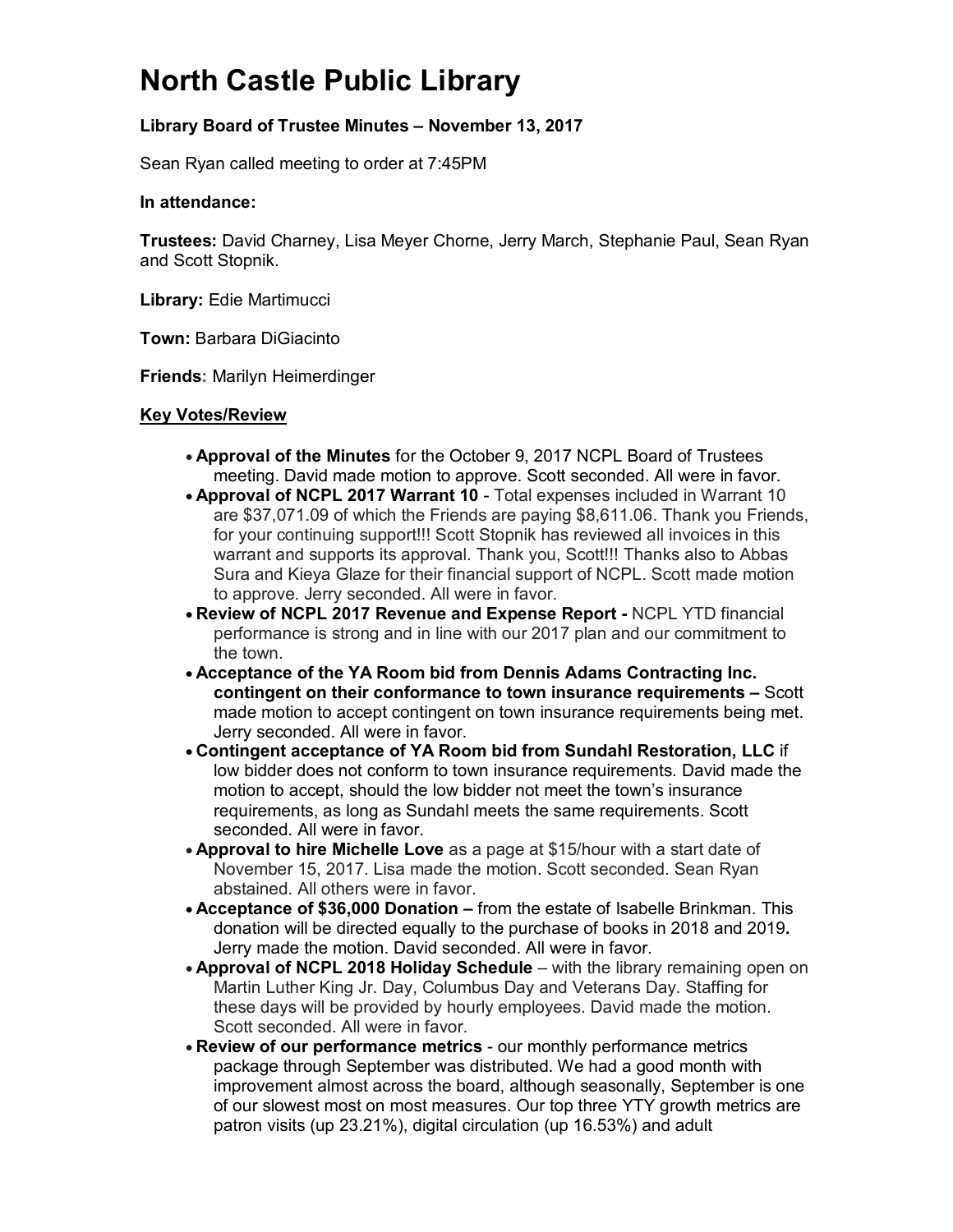### **Brainstorming Session –**

The following ideas for transforming and expanding the Sunroom in the Armonk branch children's area into a space that better serves our community and accelerates implementation of our strategy were discussed. These included:

- Evaluate incorporating support for a second floor in the first construction phase to allow for future expansion.
- Include a children's art gallery.
- Continue the tree and flower design into the new space.
- Include room dividers into the design to allow for flexible configuration of the space.
- Design the ceiling as high as possible.

The meeting was adjourned at 9:03PM. Our next meeting will be at 7:30pm on December 11, 2017.

Respectfully submitted by,

Sean C. Ryan President